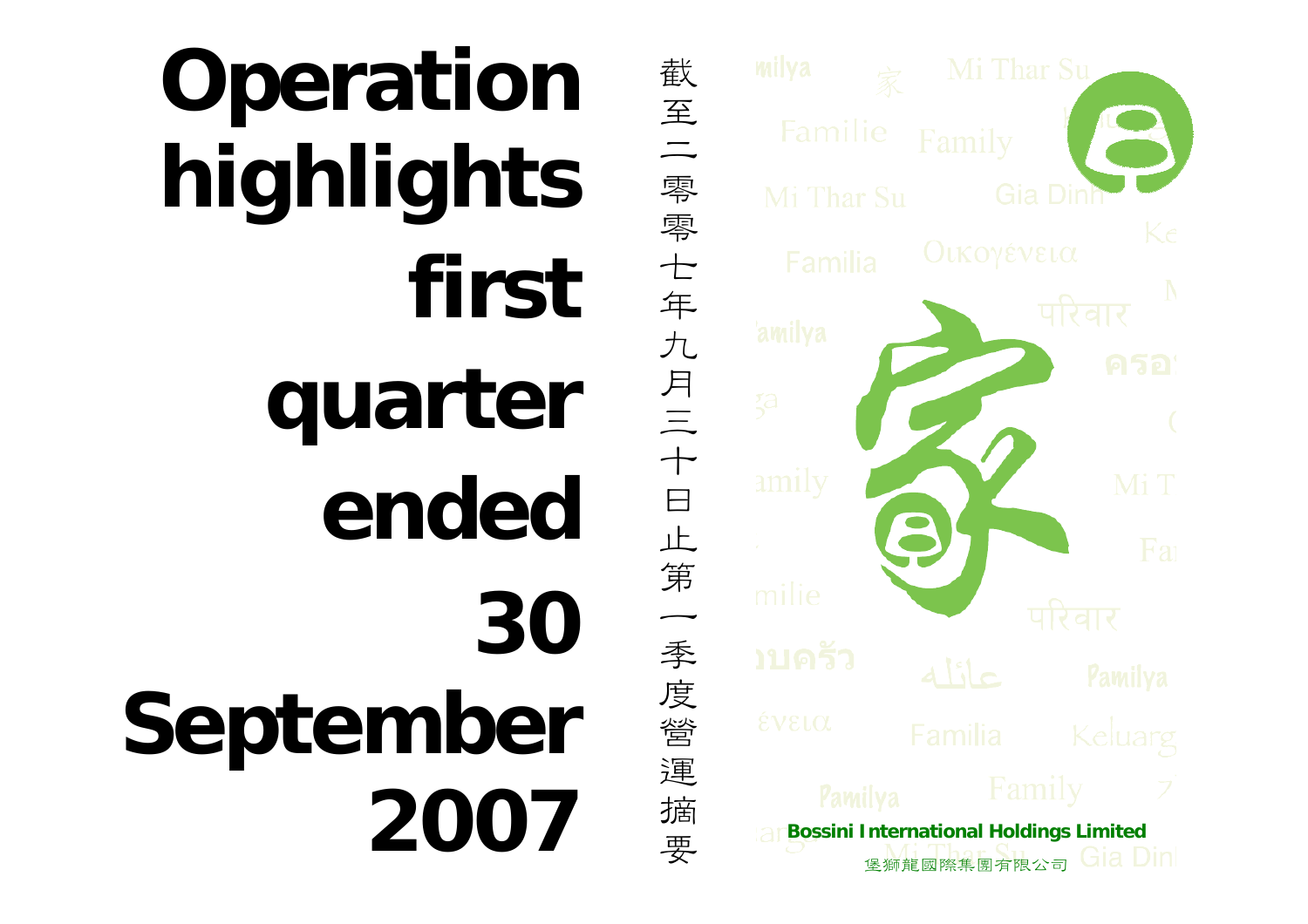## **regional performance**

 *3 months ended 30 September 2007*

武至二零零七年九月三十日止三個月

|                                    | YOY change in sales |
|------------------------------------|---------------------|
|                                    | 與去年同期比較之            |
|                                    | 銷售額轉變               |
| Retail 零售                          |                     |
| Hong Kong 香港                       | $+ 14%$             |
| Mainland China 中國大陸                | $+2%$               |
| Taiwan 台灣                          | $-19%$              |
| Singapore 新加坡                      | $-1%$               |
| Malaysia 馬來西亞                      | $+ 142%$            |
| Total 合共                           | $+3%$               |
| Franchise 特許經營                     |                     |
| Hong Kong Export 香港出口              | $+71%$              |
| Mainland China 中國大陸                | $+28%$              |
| Total 合共                           | $+63%$              |
| Retail & franchise total 零售及特許經營總計 |                     |
| Hong Kong 香港                       | $+34%$              |
| Mainland China 中國大陸                | $+8%$               |
| Taiwan 台灣                          | $-19%$              |
| Singapore 新加坡                      | $-1%$               |
| Malaysia 馬來西亞                      | $+ 142%$            |
| Total 合共                           | $+ 17%$             |
|                                    |                     |

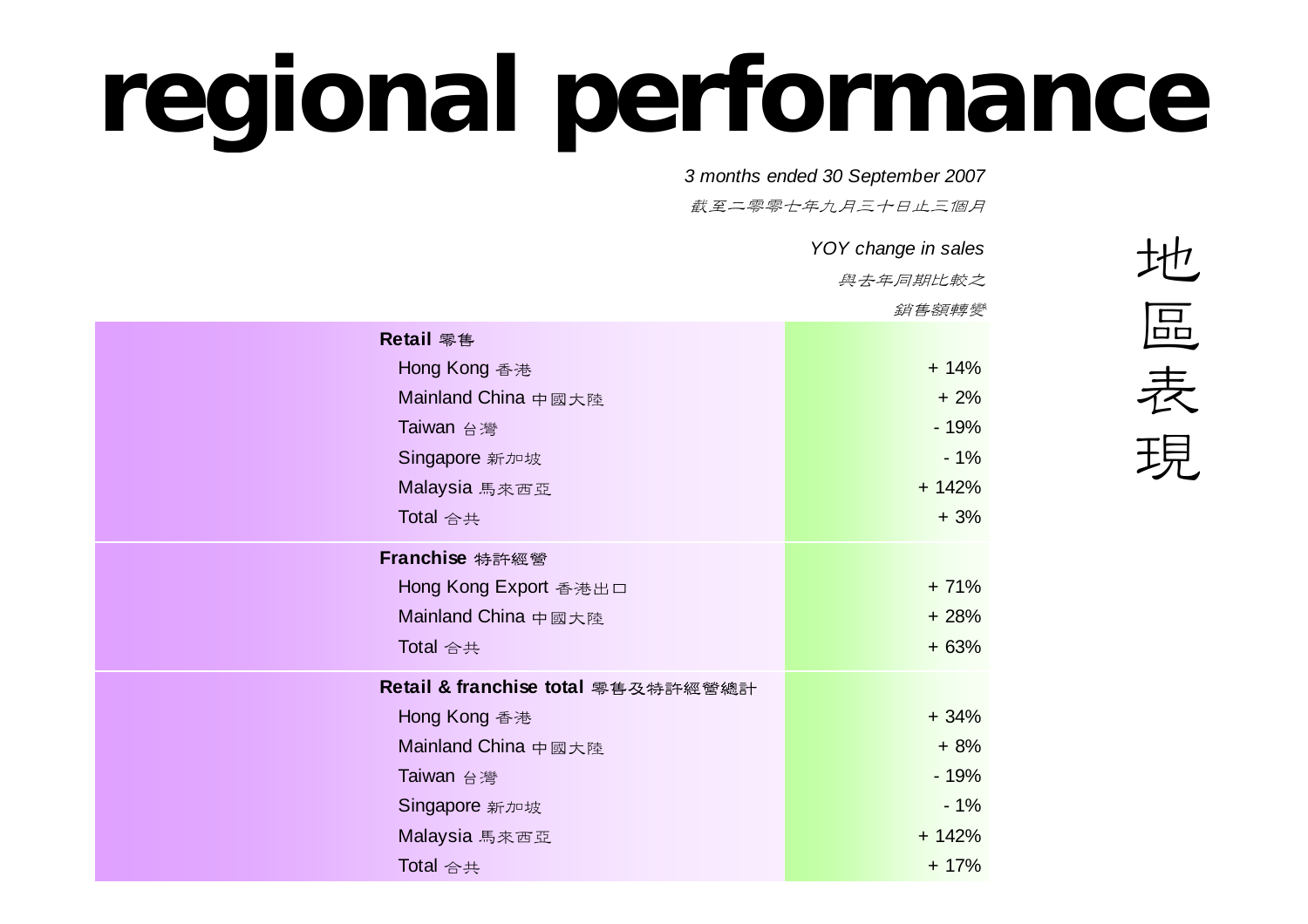## **regional retail same store sales growth**

*3 months ended 30 September 2007*

截至二零零七年九月三十日止三個月

| Hong Kong 香港        | $+1\%$ |
|---------------------|--------|
| Mainland China 中國大陸 | $+5%$  |
| Taiwan 台灣           | $-6%$  |
| Singapore 新加坡       | $-11%$ |
| Malaysia 馬來西亞       | $+13%$ |
| Total 合共            | $-1%$  |
|                     |        |

地區零 售同店銷售額增長

Note: Same store sales growth is the comparison of sales of the same stores having full month operations in comparable periods 同店銷售額增長為相同店舖於比較期內完整月份之銷售額比較